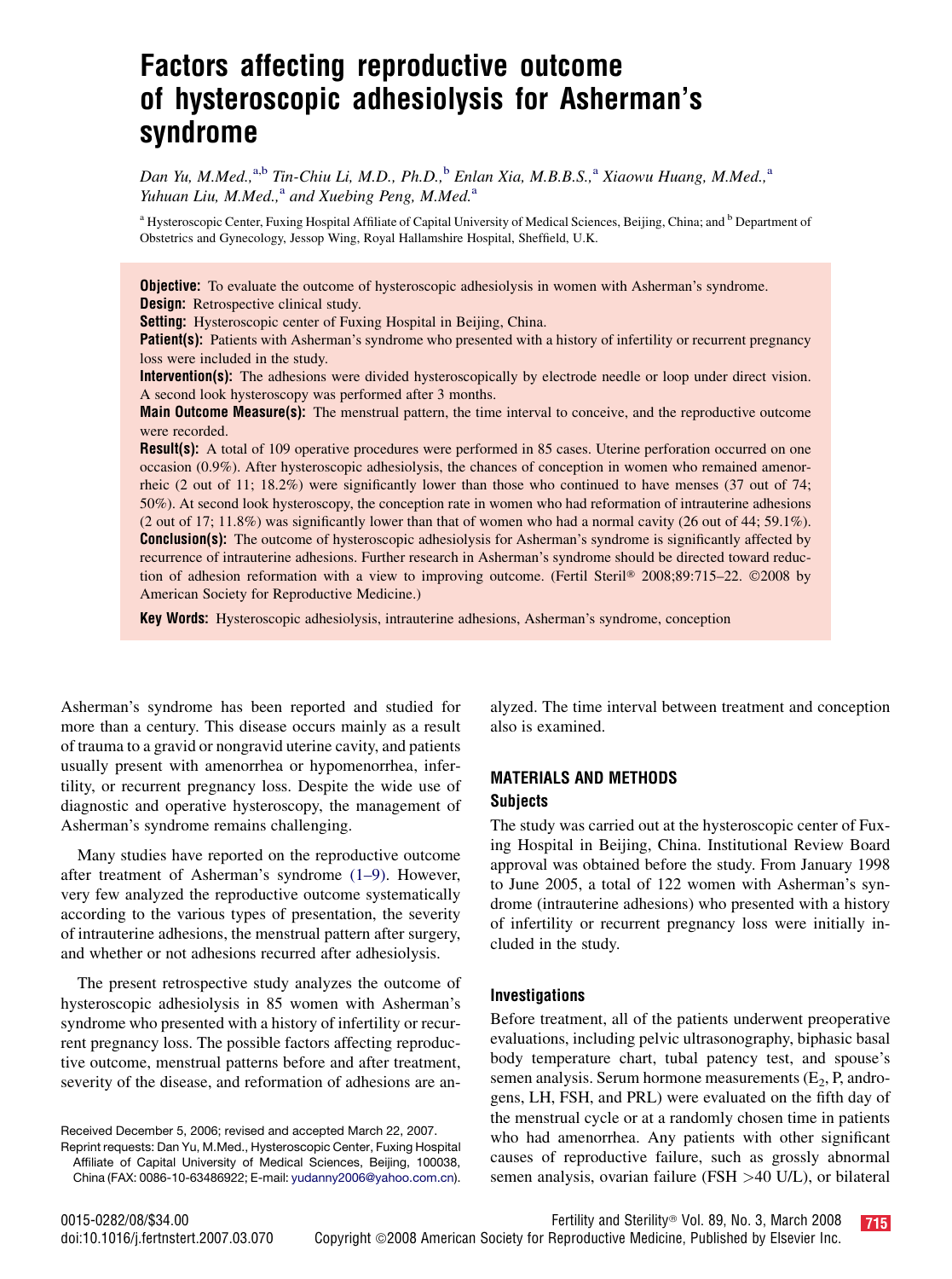blocked tubes (after hysteroscopic surgery), were excluded from the data. Nine cases of endometrial tuberculosis diagnosed by endometrial histology were also excluded.

There were 36 cases in which tubal patency could not be confirmed before hysteroscopic surgery. In these 36 cases, concurrent laparoscopy was carried out at the time of hysteroscopic adhesiolysis. Among them, 32 cases had patent tubes and 4 had bilateral blocked tubes; the latter were therefore excluded from further analysis. In total, 85 cases were included in the final analysis.

# Classification

All cases were diagnosed hysteroscopically and classified according to a modified classification based on the European Society of Hysteroscopy (ESH) and European Society of Gynaecological Endoscopy (ESGE) classification of Intrauterine adhesions (1995 version) [\(10\).](#page-6-0) The modified classification and extent of the 85 cases in the final analysis are summarized in Table 1.

# Procedure

The adhesions were divided or transected hysteroscopically by three experienced surgeons in our unit with the use of similar techniques, using electrode needle or loop under direct vision. The cutting and coagulating power was set at 80 W and 60 W, respectively. Five-percent glucose or mannitol was used as a distension medium. In cases of adhesions in the cervical canal, Hegar's dilators were used to sound and dilate the cervical canal under ultrasound guidance. Afterward, hysteroscopic lysis of adhesions was performed. In most cases, the filmy and central adhesions were divided first, then marginal and dense adhesions were divided. The transabdominal ultrasonography guided the hysteroscopy toward the uterine cavity even though the adhesions may have obliterated the uterine cavity. The occurrence of any complications was recorded.

At the end of the procedure, a T-shaped intrauterine contraceptive device (IUCD) was inserted into the uterine cavity and hormone treatment was started, consisting of estradiol valerate at a dose of 4 mg/day for 22 days, with the addition of medroxyprogesterone acetate at a dose of 10 mg/day in the last ten days of the estrogen treatment. Thereafter, if the patient had a withdrawal bleed, cyclical hormone treatment was repeated for a further 2 months with a break between the treatment cycles. After 3 months, a second look hysteroscopy was performed in the early proliferative phase of the menstrual cycle in those patients who were menstruating. In the 11 patients who remained amenorrhoeic, hysteroscopy was performed at a randomly chosen time. If reformation of adhesions had occurred, a repeat adhesiolysis procedure was performed during the second look procedure. The IUCD was removed during the second

# TABLE 1

Modified classification based on European Society of Gynaecological Endoscopy (ESGE) classification of 85 patients with Asherman's syndrome.

| <b>Modified</b><br>grade | <b>ESGE</b><br>grade | <b>Extent of</b><br>intrauterine<br>adhesions                                                                                     | <b>Cases</b><br>of<br>infertility | <b>Cases of</b><br>recurrent<br>miscarriage | Total      |
|--------------------------|----------------------|-----------------------------------------------------------------------------------------------------------------------------------|-----------------------------------|---------------------------------------------|------------|
| <b>Mild</b>              | Ш<br><b>Ila</b>      | Thin or filmy adhesions<br>Singular dense adhesion<br>Occluding adhesions<br>only in the region<br>of the internal<br>cervical os | 16                                | 1                                           | 17 (22.7%) |
| Moderate                 | III                  | Multiple dense adhesions                                                                                                          | 20                                | 8                                           | 28 (32.9%) |
| Severe                   | IV                   | Extensive dense<br>adhesions with (partial)<br>occlusion<br>of the uterine cavity                                                 | 36                                | 4                                           | 40 (47.1%) |
|                          | Va                   | Extensive endometrial<br>scarring and fibrosis<br>in combination with<br>grade I or grade II<br>adhesions                         |                                   |                                             |            |
|                          | Vb                   | Extensive endometrial                                                                                                             |                                   |                                             |            |
|                          |                      | scarring and fibrosis                                                                                                             |                                   |                                             |            |
| Total                    |                      |                                                                                                                                   | 72                                | 13                                          | 85         |
|                          |                      | Yu. Adhesiolysis for Asherman's syndrome. Fertil Steril 2008.                                                                     |                                   |                                             |            |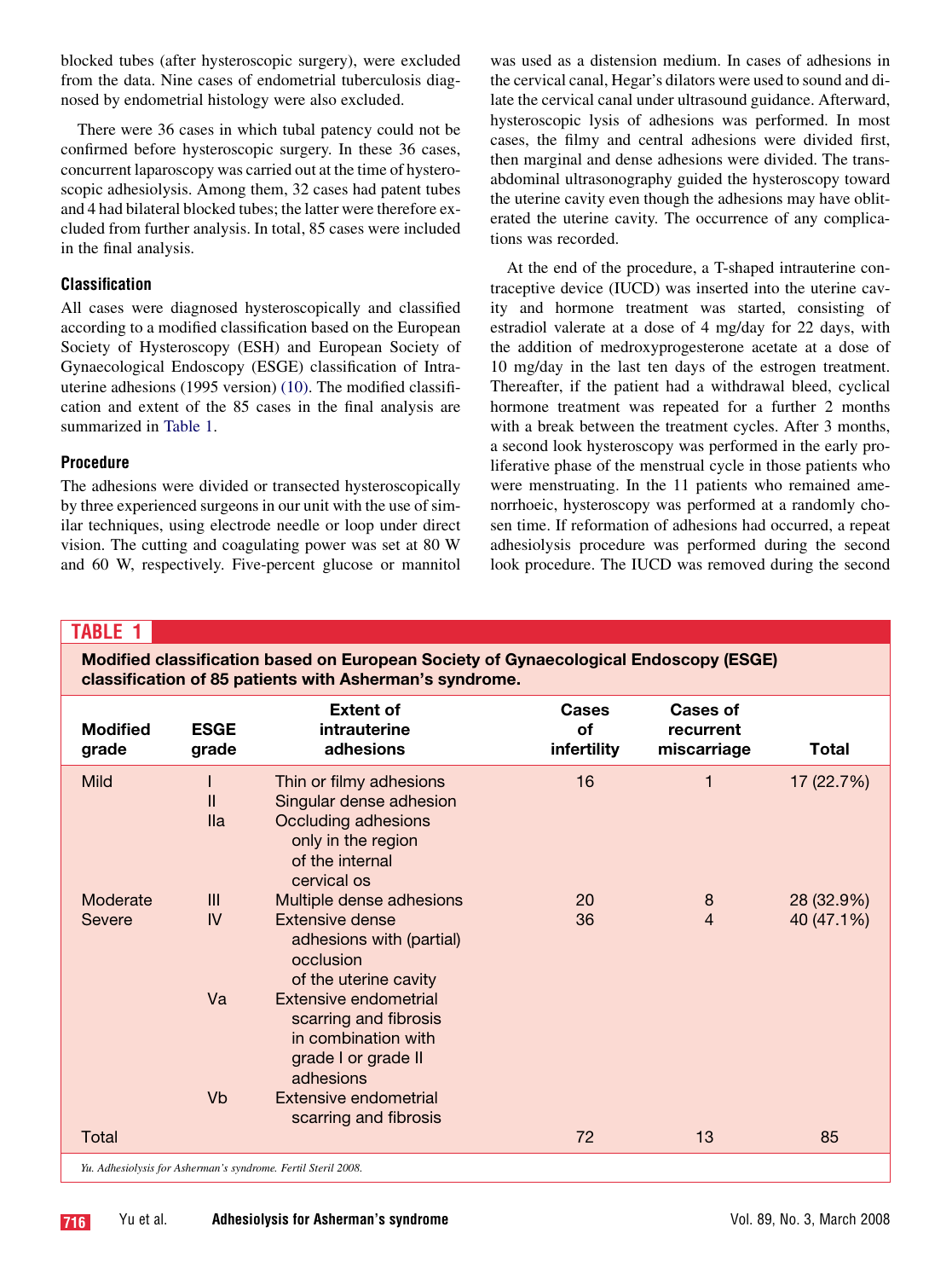look hysteroscopy after the presence or absence of adhesion was observed. If a repeat adhesiolysis procedure was performed, a second IUCD was inserted into the uterine cavity and hormone treatment was started again. In cases of absence of adhesion at second look hysteroscopy, no further surgery was required. Thereafter, the patients would resume their efforts to conceive and were contacted routinely at 6 month intervals for a year, and then annually. The menstrual pattern, the time interval to conceive, and the reproductive outcome were recorded.

The results are presented as mean  $\pm$  SD for quantitative variables and frequency (percentage) for qualitative variables.

### RESULTS

#### Patient Characteristics

The age of the 85 patients included in the final analysis ranged from 22 years to 43 years (mean 31.1 years). Among them, six patients (7.1%) had a history of curettage on postpartum uterine cavity; 13 patients (15.3%) had a history of curettage for miscarriages; 36 patients (42.4%) had a history of terminations of pregnancies; five patients (5.9%) had a history of curettage on nongravid uterus; 4 patients (4.7%) had a history of hysteroscopic surgery, including polypectomy  $(n = 1)$ , myomectomy  $(n = 2)$ , and resection of septum  $(n = 1)$ ; one patient (1.2%) had transabdominal resection of septum before; and the remaining 20 patients (23.5%) had no obvious explanation for the occurrence of intrauterine adhesions.

Among the 85 cases, 72 women had a history of infertility for more than one year, including primary infertility in 14 cases and secondary infertility in 58 cases; 13 women had recurrent pregnancy loss  $(\geq 3$  spontaneous miscarriages). Sixty-two of the women had reduced menstrual flow, with amenorrhea in 33 cases and hypomenorrhea in 29 cases. Among the 62 women with reduced menstrual flow, 15 women experienced cyclic pelvic pain.

The duration of follow-up for the 85 patients ranged from 1 year to 8 years, with a mean  $(\pm SD)$  of 3.9  $\pm$  0.6 years.

A total of 109 procedures of adhesiolysis were performed in the 85 patients: 64 women had one procedure, 19 women had two procedures, and 2 women had more than two procedures. Operative complications included a uterine perforation in one patient (0.9%) with severe adhesions and false channel in three (2.8%), including one case with adhesion in the cervical canal and two cases with severe intrauterine adhesions. All of the complications were recognized at the time of intrauterine dissection and none of them required specific treatment. Sixty-one patients had second look hysteroscopy performed 3 months after the initial hysteroscopic adhesiolysis in our unit. Among them, 22 patients had third or fourth look hysteroscopy after further adhesiolysis. Fourteen patients had second look hysteroscopy performed in local hospitals. Ten patients failed to have second look hysteroscopy.

### Menstrual Pattern After Surgery

After the hysteroscopic surgery, 11 women were amenorrhoeic, 23 women had hypomenorrhoea, and 51 women experienced normal menstruation. The preoperative menstrual abnormalities were improved in 46 patients (46 out of 62; 74.2%). Paradoxically, four cases (4.7%) presented with reduced menstrual flow after treatment. One patient with hypomenorrhea preoperatively had amenorrhea after treatment, and three patients with normal menses preoperatively presented with hypomenorrhea after treatment.

The proportions of women with amenorrhea, hypomenorrhea, and normal periods before and after surgery were 33/ 29/23 and 11/23/51, respectively. The correlation between conception and menstrual pattern before and after hysteroscopic adhesiolysis is listed in [Table 2](#page-3-0). Two-by-three contingency table analysis suggested no significant association  $(P > 0.05)$  between conception rate after treatment and the preoperative menstrual pattern. However, a significant association  $(P<.05)$  was found between conception and menstrual pattern after treatment. In women who had amenorrhea after treatment, only two conceptions occurred. The first woman who failed to have second look hysteroscopy conceived 10 months after adhesiolysis. The other woman who had a normal uterine cavity at second look hysteroscopy conceived 14 months after treatment. Therefore, the likelihood of conception (2 out of 11; 18.2%) in women who had amenorrhea after treatment was significantly lower  $(P<.05)$  than those who continued to have periods (37 out of 74; 50%).

#### Second Look Hysteroscopy

At second look hysteroscopy ( $n = 61$ ), there was no reformation of adhesions in women who previously had mild adhesions. The rates of reformation of adhesions in women with moderate and severe adhesions were 16.7% (4 out of 24) and 41.9% (13 out of 31) respectively. The relationship between the severity of adhesions before and after hysteroscopic surgery and further analysis of conception according to the severity of adhesions at second look hysteroscpopy is shown in [Table 3](#page-3-0). Two-by-two contingency table analysis showed that the conception rate in women who had reformation of intrauterine adhesions at second look hysteroscopy (2 out of 17; 11.8%) was significantly lower than that of women who had a normal cavity (26 out of 44; 59.1%;  $P < .05$ ). No conceptions occurred in the severe recurrence group.

### Conception and Reproductive Outcome

Among 85 women, 39 (45.9%) achieved pregnancy. Among 72 women who had a history of infertility, four had IVF treatment after the procedures but none of them conceived. None of the women (0/4) who were 40 to 43 years old at the time of treatment conceived after surgery. Of 39 pregnancies, 25 (64.1%) achieved a live birth, eight (20.5%) had spontaneous miscarriage, and five (12.8%) had an ongoing pregnancy (three pregnancies were less than 12 weeks and two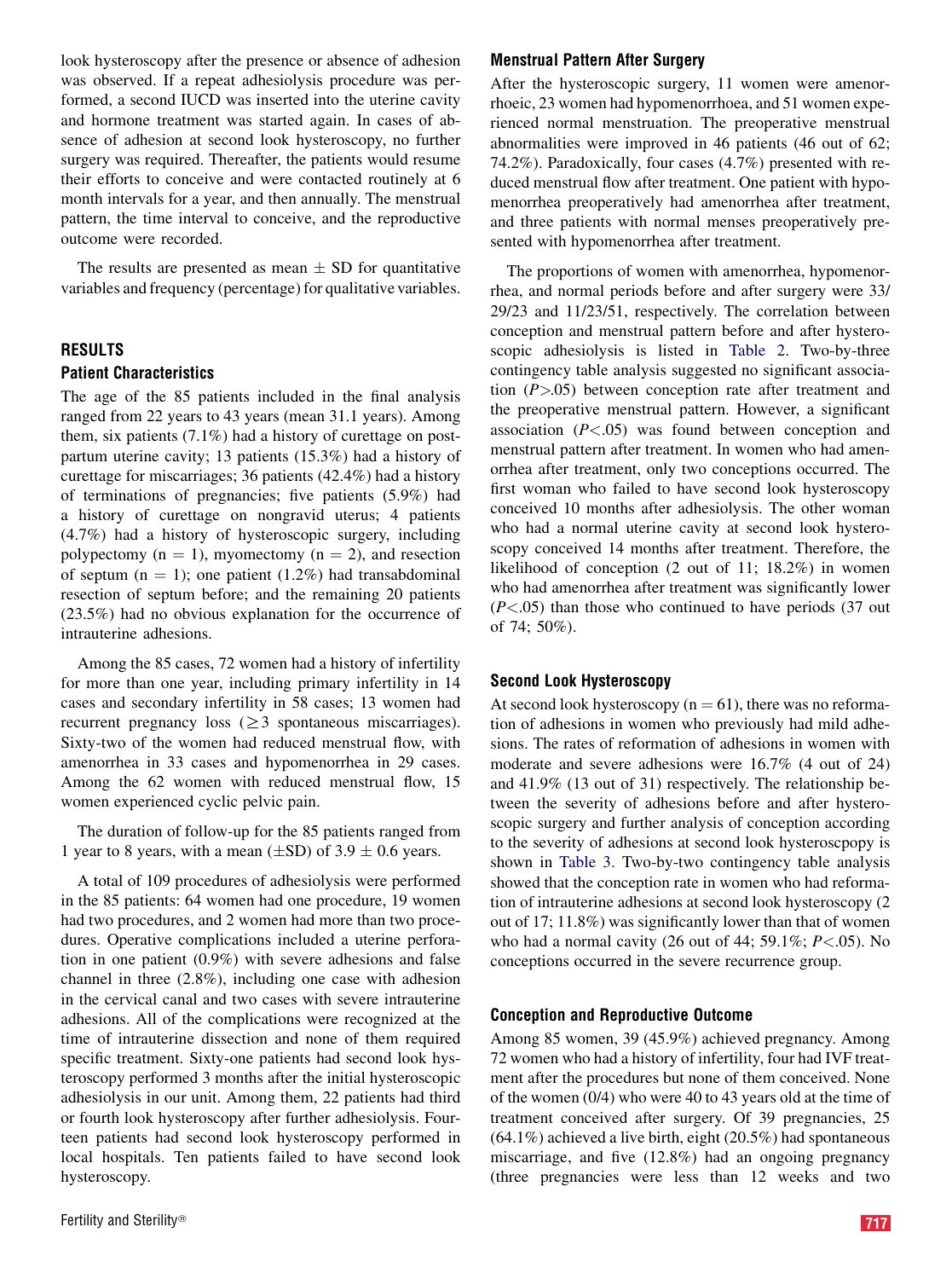<span id="page-3-0"></span>

| <b>Menstrual</b>                                              |                          | Menstrual pattern before and after hysteroscopic adhesiolysis and relationship to conception rate. | Menstrual patterns after treatment |                           |
|---------------------------------------------------------------|--------------------------|----------------------------------------------------------------------------------------------------|------------------------------------|---------------------------|
| pattern before<br>treatment<br>$(n = 85)$                     | Amenorrhea<br>$(n = 11)$ | <b>Hypomenorrhea</b><br>$(n = 23)$                                                                 | <b>Normal menses</b><br>$(n = 51)$ | Conception<br>rate $(\%)$ |
| Amenorrhea<br>$(n = 33)$                                      | 2/10                     | 4/15                                                                                               | 7/8                                | 13/33 (39.4%)             |
| Hypomenorrhea<br>$(n = 29)$                                   | 0/1                      | 3/5                                                                                                | 11/23                              | 14/29 (48.3%)             |
| Normal menses<br>$(n = 23)$                                   | $\mathbf 0$              | 1/3                                                                                                | 11/20                              | 12/23 (52.2%)             |
| Conception<br>rate $(\%)$                                     | 2/11(18.2%)              | 8/23 (34.8%)                                                                                       | 29/51 (56.9%)                      | 39/85 (45.9%)             |
| Yu. Adhesiolysis for Asherman's syndrome. Fertil Steril 2008. |                          |                                                                                                    |                                    |                           |

pregnancies were more than 12 weeks at the time of final follow-up). One pregnancy was terminated at 7 weeks gestation at the patient's request. Among the 25 women who had a live birth, five had abnormal placenta. Two women who had had severe adhesions at the first hysteroscopy had hysterectomies after delivery because of placental accrete and uncontrolled hemorrhage. Three women who had moderate intrauterine adhesions at the first hysteroscopy required manual removal of placenta after delivery for placental adherence. Two women who delivered at 26–28 pregnancy weeks had lowbirth-weight babies, but there was no evidence of significant intrauterine growth restriction in the babies delivered in this study. Among women with a history of infertility ( $n = 72$ ), 31 conceptions (43.1%) occurred. The outcomes of those 31 conceptions are summarized in [Table 4A](#page-4-0). Among women

with a history of recurrent pregnancy loss ( $n = 13$ ), eight conceptions (61.5%) occurred. The outcomes of those eight conceptions were summarized in [Table 4B](#page-4-0).

### Cumulative Conception Rate

The cumulative conception rates (CCR) for the subjects who conceived were calculated as  $1 -$  survival rate, which was based on Kaplan-Meier survival rates and are shown in [Figure 1.](#page-4-0) In total, 87.2% (34 out of 39) of all pregnancies occurred within 2 years after removal of the IUCD.

### Factors Affecting Conceptions

The various factors which may affect conception rate after hysteroscopic adhesiolysis were analyzed:

# TABLE 3

Reformation of intrauterine adhesions confirmed by second look hysteroscopy and relationship to conception rate.

|                           | <b>Before treatment</b> |                                                                            |      | After treatment<br>(second look) |               |                           |
|---------------------------|-------------------------|----------------------------------------------------------------------------|------|----------------------------------|---------------|---------------------------|
| <b>Severity</b>           | Number of<br>cases      | <b>Normal</b><br>cavity                                                    | Mild | Moderate                         | <b>Severe</b> | Recurrence of<br>adhesion |
| <b>Mild</b>               | 6                       | 6                                                                          | 0    | 0                                | $\mathbf 0$   | 0                         |
| Moderate                  | 24                      | 20                                                                         | 0    | 3                                |               | 4/24 (16.7%)              |
| Severe                    | 31                      | 18                                                                         |      | 8                                | 4             | 13/31 (41.9%)             |
| Total                     | 61                      | 44                                                                         |      | 11                               | 5             | 17/61 (27.9%)             |
| Conception<br>rate $(\%)$ |                         | 26/44 (59.1%)                                                              |      |                                  | 2/17(11.8%)   |                           |
|                           |                         |                                                                            |      | 28/61 $(45.9\%)^a$               |               |                           |
|                           |                         | <sup>a</sup> Conception rate in 61 women who had second look hysteroscopy. |      |                                  |               |                           |

Yu. Adhesiolysis for Asherman's syndrome. Fertil Steril 2008.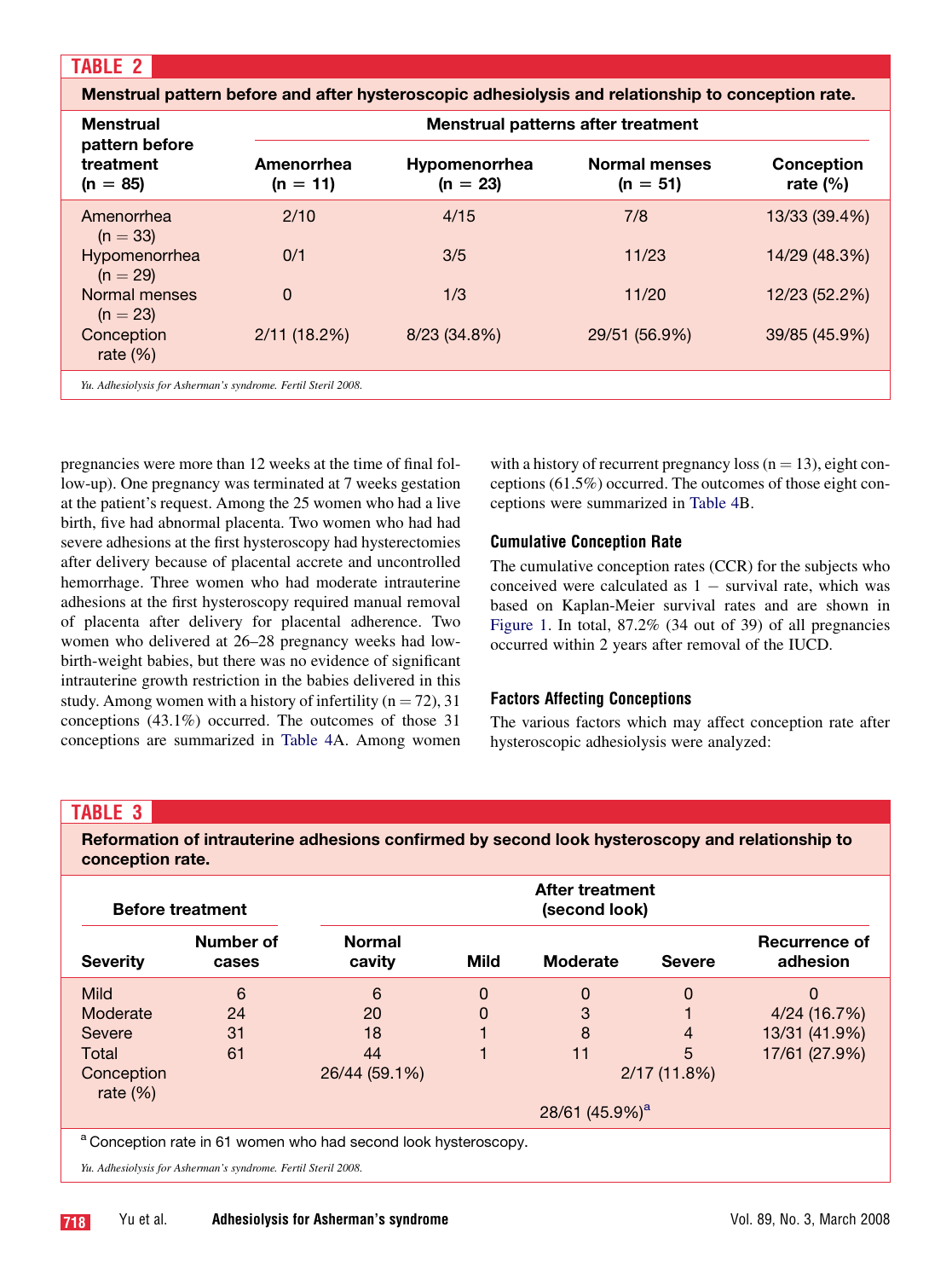<span id="page-4-0"></span>

| TABLE 4          |                                                               |                                                                            |                                         |                                             |                                  |                               |                                                      |
|------------------|---------------------------------------------------------------|----------------------------------------------------------------------------|-----------------------------------------|---------------------------------------------|----------------------------------|-------------------------------|------------------------------------------------------|
|                  |                                                               | Reproductive outcome after hysteroscopic treatment of Asherman's syndrome. |                                         |                                             |                                  |                               |                                                      |
|                  | Number of<br>cases                                            | Pregnancy                                                                  | Spontaneous<br>miscarriage <sup>a</sup> | Ongoing <sup>a</sup>                        | delivery <sup>a</sup><br>Preterm | delivery <sup>a</sup><br>Term | birth <sup>a</sup><br>Live                           |
|                  | A. Patients with a history of infertility (n = 72)            |                                                                            |                                         |                                             |                                  |                               |                                                      |
| Viid             | $\frac{6}{1}$                                                 | 10/16 (62.5%)                                                              | 2/10 (20%)                              | <b>170 (10%)</b>                            | /10 (10%)                        | 6/10 (60%)                    | 710 (70%)                                            |
| Moderate         | 20                                                            | 9/20(45%)                                                                  | 2/9 (22.2%)                             |                                             | 2/9 (22.2%)                      | 4/9 (44.4%)                   | 6/9 (66.7%)                                          |
| Severe           | 36                                                            | 12 <sup>b</sup> /36 (33.3%)                                                |                                         |                                             |                                  | 4/12 (33.3%)                  | 6/12 (50%)                                           |
| Total            |                                                               | $31/72$ (43.1%)                                                            | 3/12 (25.0%)<br>7/31 (22.6%)            | 1/9 (11.1%)<br>2/12 (16.7%)<br>4/31 (12.9%) | 2/12 (16.7%)<br>5/31 (16.1%)     | 4/31 (45.2%)                  | 9/31 (61.3%)                                         |
|                  |                                                               | B. Patients with a history of recurrent ( $\geq$ 3) pregna                 | ncy loss ( $n = 13$ )                   |                                             |                                  |                               |                                                      |
| Mild             |                                                               | 1/1 (100%)                                                                 |                                         |                                             | 1/1 (100%)                       |                               |                                                      |
| Moderate         |                                                               | 6/8 (75%)                                                                  | 1/6 (16.7%)                             | 1/6 (16.7%)                                 | 1/6 (16.7%)                      | 3/6 (50%)                     | 1/1 (100%)<br>4/6 (66.7%)<br>1/1 (100%)<br>6/8 (75%) |
| Severe           |                                                               | 1/4 (25%)                                                                  |                                         |                                             |                                  | 1/1 (100%)                    |                                                      |
| Total            | W                                                             | 8/13 (61.5%)                                                               | 1/8(12.5%)                              | 1/8(12.5%)                                  | 2/8 (25%)                        | 4/8 (50%)                     |                                                      |
| a Per pregnancy. |                                                               | Including one pregnancy terminated at 7 weeks at patient's request.        |                                         |                                             |                                  |                               |                                                      |
|                  | Yu. Adhesiolysis for Asherman's syndrome. Fertil Steril 2008. |                                                                            |                                         |                                             |                                  |                               |                                                      |

- 2. Menstrual pattern after surgery: The conception rate in women with amenorrhea, hypomenorrhea, and normal period after surgery were 18.2%, 34.8%, and 56.9%, respectively [\(Table 2](#page-3-0); three-by-two contingency table analysis;  $P < .05$ ).
- 3. Severity of adhesions before surgery: The conception rate in women with mild, moderate, and severe adhesions before surgery were 64.7% (11 out of 17), 53.6% (15 out of 28), and 32.5% (13 out of 40), respectively (three-by-two contingency table analysis;  $P = .05$ ).
- 4. Reformation of adhesions after surgery: Among 17 cases with reformation of intrauterine adhesions at second look hysteroscopy, only two conceptions (11.8%) occurred despite further adhesiolysis. Among 44 women with normal cavities at second look hysteroscopy, 26 conceptions (59.1%) occurred [\(Table 3](#page-3-0); two-by-two contigency table analysis;  $P < .05$ ).

# **DISCUSSION**

# Classification of Disease and Selection of Cases

In the present study, we have reported on the outcome of a consecutive series of 85 cases of hysteroscopic adhesiolysis for Asherman's syndrome. Although there have been a number of reports on the subject in the literature, it is difficult to directly compare the results for several reasons. First, the classification of the severity of the intrauterine adhesions is not uniform even though it is well recognized that the

# FIGURE 1

Cumulative conception rates (CCR) after hysteroscopic adhesiolysis in women with Asherman's syndrome.

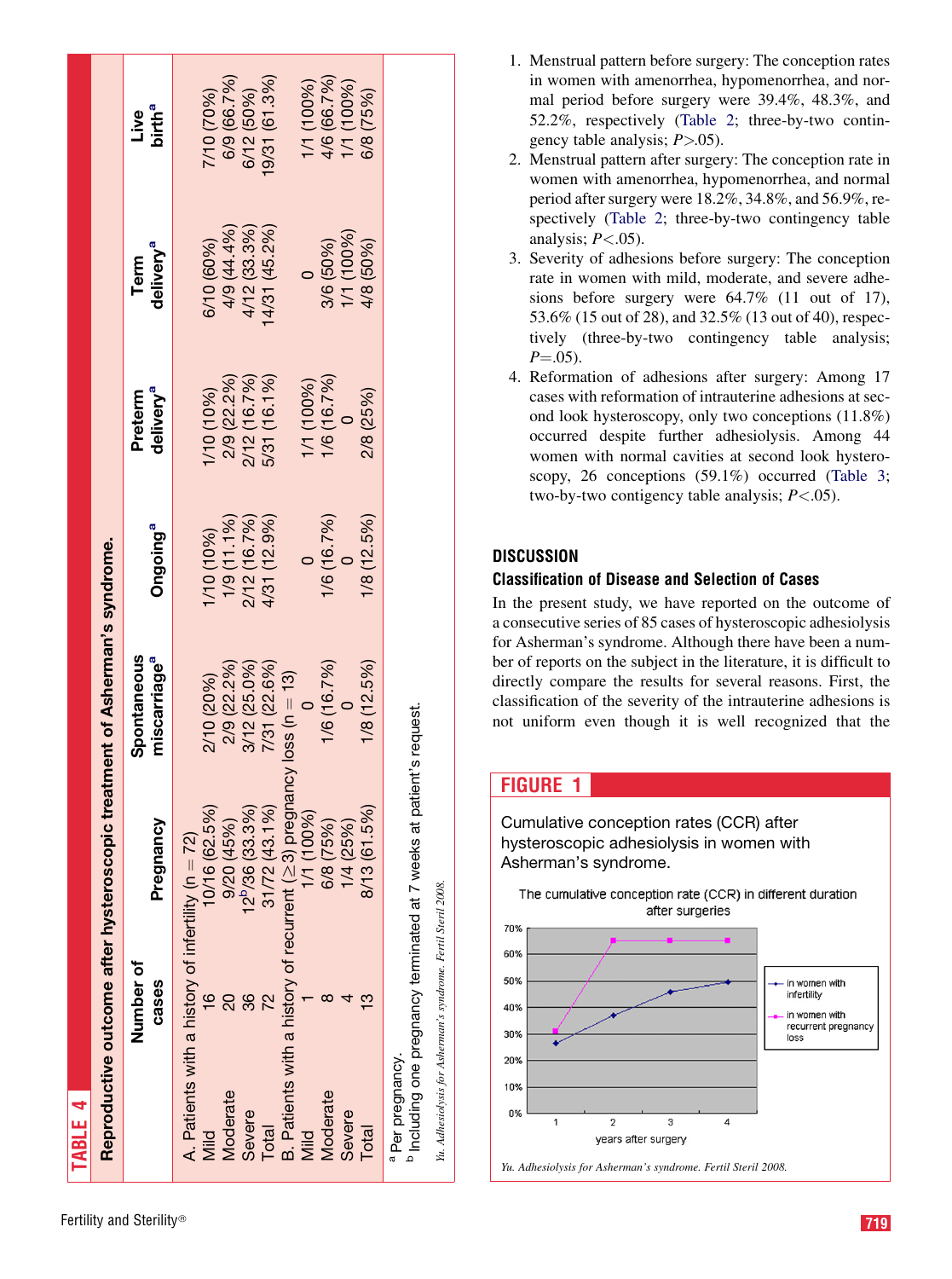outcome of treatment depends on the severity of the disease [\(1, 7, 11, 12\)](#page-6-0). Second, very few authors presented the results of treatment according to the presenting symptoms [\(1, 6\)](#page-6-0). Some women with Asherman's syndrome present with hypo- or amenorrhea, some with infertility, and others with recurrent pregnancy loss. It is quite possible that the presenting symptom may affect the outcome. Third, the reproductive outcomes in many earlier reports were simply presented as crude pregnancy rate  $(1, 2, 6, 11, 12)$  without reference to the duration of follow-up and the cumulative conception rate, which is a much more refined method of presenting data on conception after treatment.

In the present study, we have attempted to address the above concerns. First, we have classified the severity of the syndrome according to ESGE classification of intrauterine adhesions (1995 version). Second, we have examined the reproductive outcome of women who presented only with reproductive failure, either infertility or recurrent pregnancy loss. We have not included women who simply presented with hypomenorrhea or amenorrhea, because it is likely that the reproductive outcomes in this group of subjects differ from those who experienced infertility or recurrent pregnancy loss. Furthermore, we have further subdivided subjects with a view to establishing whether or not these two groups of subjects (infertility and pregnancy loss) differ in the outcomes. Third, in the study of women with infertility, we have excluded couples with additional infertility factors, because they would undoubtedly affect the outcome. Finally, we have presented not only data on the crude conception rate but also data on the duration of follow-up and the cumulative conception rate.

### Menstrual Pattern and Conception Rate

It has been reported that the return of menstruation after hysteroscopic treatment ranges from 52.4% (11 out of 21) to 88.2% (149 out of 169) [\(1, 8, 13\).](#page-6-0) In the present data, the improvement of menstrual flow was 74.2% (46 out of 62), which was similar to earlier reports. In addition, we found that the menstrual pattern before hysteroscopic surgery did not appear to have a significant prognostic impact on conception rate, although there is trend toward a lower conception rate in women with amenorrhea and toward a higher conception rate in women with normal periods. In contrast, the menstrual pattern after hysteroscopic surgery appeared to have a significant impact  $(P<.05)$  on prognosis, with conception rate of 18.2% (2 out of 11) in women with amenorrhea, 34.8% (8 out of 23) in women with hypomenorrhea, and 56.9% (29 out of 51) in women with normal periods. These findings are not surprising, because it is the endometrial function (as reflected by menstrual pattern) after surgery which is important in determining the outcome.

## Reformation of Adhesions

It was well known that intrauterine adhesions have a high rate of reformation after adhesiolysis  $(3.1\% - 23.5\%)$  [\(1, 4, 8\)](#page-6-0), especially in severe cases (20%–62.5%) [\(1, 4,](#page-6-0) [7, 8\).](#page-6-0) Various methods have been used to prevent the reformation of intrauterine adhesions, such as IUCD [\(14–17\)](#page-6-0), Foley balloon catheter [\(18, 19\),](#page-6-0) Hyaluronic acid [\(20\)](#page-6-0), and hormone treatment [\(21\)](#page-7-0). The insertion of an IUCD has been advocated by many authors as an effective and widely used method to prevent adhesions reformation [\(14–17\).](#page-6-0) Farhi et al. [\(21\)](#page-7-0) found that estrogen-progestin therapy significantly increases endometrial thickness and volume. Therefore, we routinely used IUCD and cyclical hormone treatment at the end of the adhesiolysis procedure.

Most studies used hysterosalpingography to recheck the cavity, which is not a reliable method to detect intrauterine adhesions. It has been reported that the sensitivity of hysterosalpingography in the detection of intrauterine adhesions is between 75% and 79%, whereas the positive predictive value is as low as  $43\%$  [\(22, 23\).](#page-7-0) In the present study, we used second look diagnostic hysteroscopy to check the uterine cavity 3 months after surgery. Hysteroscopy, as compared with other radiologic tests, can more accurately confirm the presence, extent, and degree of adhesions and the quality of the endometrium, because the uterine cavity can be directly inspected. This method has been considered to be the golden standard for investigation of intrauterine adhesions.

Among 61 cases of second look hysteroscopy, the overall rate of recurrent adhesion was 27.9% (17 out of 61). In severe cases, the rate of recurrent adhesions was 41.9% (13 out of 31). Among 17 cases with reformation of intrauterine adhesions at second look hysteroscopy, only two conceptions (11.8%) occurred despite further adhesiolysis. Among 44 women with normal cavities at second look hysteroscopy, 26 conceptions occurred (59.1%; two-by-two contigency table analysis;  $P < .05$ ). Therefore, we conclude that the reformation of adhesions had a significant impact on the conception rate after hysteroscopic adhesiolysis.

# Severity of Intrauterine Adhesions Before Surgery and Conception Rate

In the present study, we observed that the severity of intrauterine adhesions before hysteroscopic adhesiolysis appeared to affect the conception rate after hysteroscopic adhesiolysis. The conception rate in women with mild, moderate, and severe adhesions were 64.7%, 53.6%, and 32.5% respectively. The difference observed was of borderline statistical significance  $(P=.05)$ .

### Worsened Outcome After Surgery

It is assumed that hysteroscopic adhesiolysis would improve clinical outcome, but that may not always be the case. It seems that in a small proportion of cases, around 5% (4 out of 85) in the present series, the menstrual flow decreased after hysteroscopic surgery. It is of interest to note that at the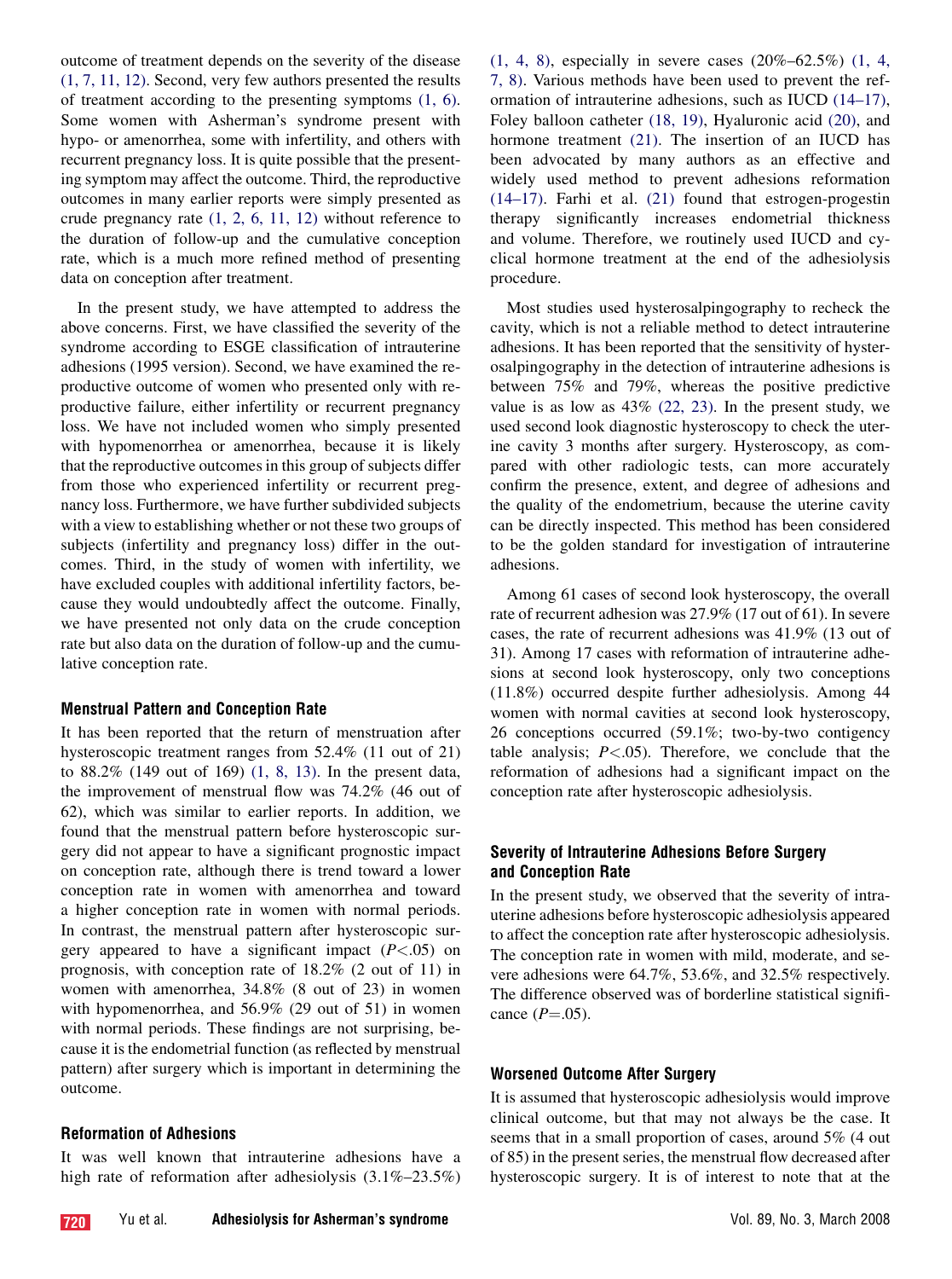<span id="page-6-0"></span>second look hysteroscopy, although 53 out of 61 cases (86.9%) had a better outcome (normal or reduced adhesions), seven cases (11.5%) had findings the same as before surgery and one case (1.6%) had a worse outcome than before surgery, i.e., more severe adhesions than what was present before the surgical intervention. It is possible that reformation of adhesions contributed to the worsened outcome.

### Miscarriage, Preterm Delivery, and Live Birth Rate

In the present series, the overall conception rate after hysteroscopic surgery was 45.9%, which was similar to those reported by Roge et al. (2) (28 conceptions out of 52 patients after adhesiolysis; 54%). In the present series, among those who managed to conceive, the live birth rate was 64.1%, which was again similar to several earlier reports (71%–79%) (1, 4). The live birth rate of 64% is slightly lower than that expected of the average population, partly because of the slightly higher miscarriage rate (20.5%) and partly because we have not included ongoing pregnancy in the calculation.

It is of interest to note that the preterm delivery rate in our series was 17.9%. Others have reported preterm delivery rates of  $25\% - 50\% (2, 9)$ . These rates suggest that pregnancies after hysteroscopic adhesiolysis for Asherman's syndrome should be considered as high risk for preterm delivery and should be monitored carefully in the second and third trimesters.

### Secondary Look and Conception Interval

In the analysis of CCR between second look and conception intervals, 23 conceptions (23 out of 39; 59.0%) occurred within 1 year after treatment and 34 conceptions (34 out of 39; 87.2%) occurred within 2 years after treatment. It is interesting to note that the CCR for women who presented with infertility and recurrent pregnancy loss are rather different, in that the CCR for women with recurrent miscarriage plateaued very quickly at year 2, whereas the CCR for women who presented with infertility rose gradually and continued to go up by year 4.

### Factors Affecting Conception

From the analysis of the present data, two factors significantly influenced the conception rate after hysteroscopic adhesiolysis: menstrual pattern after treatment and reformation of intrauterine adhesions. The severity of intrauterine adhesions, which was of borderline statistical significance, may also influence the prognosis.

#### Conclusion

In this study, we have analyzed the reproductive outcome of hysteroscopic adhesiolysis in women with Asherman's syndrome presenting with either infertility or recurrent miscarriage. The overall conception after treatment was 45.9% (39 out of 85). Women who experienced normal periods after the procedure and women who had a normal uterine cavity at second look hysteroscopy were significantly more likely to conceive than those who continued to experience hypo/amenorrhea and who developed recurrence of adhesions. Further research in Asherman's syndrome should be directed toward reduction of adhesion reformation with a view to improving outcome.

### **REFERENCES**

- 1. Valle RF, Sciarra JJ. Intrauterine adhesions: hysteroscopic diagnosis, classification, treatment, and reproductive outcome. Am J Obstet Gynecol 1988;158:1459–70.
- 2. Roge P, Cravello L, D'Ercole C, Broussse M, Boubli L, Blanc B. Intrauterine adhesions and fertility: results of hysteroscopic treatment. Gynaecol Endosc 1997;6:225–8.
- 3. McComb PF, Wagner BL. Simplified therapy for Asherman's syndrome. Fertil Steril 1997;68:1047–50.
- 4. Pabuccu R, Urman B, Atay V, Ergun A, Orhon E. Hysteroscopic treatment of intrauterine adhesions is safe and effective in the restoration of normal menstruation and fertility. Fertil Steril 1997;68: 1141–3.
- 5. Protopapas A, Shushan A, Magos A. Myometrial scoring: a new technique for the management of severe Asherman's syndrome. Fertil Steril 1998;69:860–4.
- 6. Feng ZC, Yang B, Shao J, Liu S. Diagnostic and therapeutic hysteroscopy for traumatic intrauterine adhesions after induced abortions: clinical analysis of 365 cases. Gynaecol Endosc 1999;8:95–8.
- 7. Capella-Allouc S, Morsad F, Rongieres-Bertrand C, Taylor S, Fernandez H. Hysteroscopic treatment of severe Asherman's syndrome and subsequent fertility. Hum Reprod 1999;14:1230–3.
- 8. Preutthipan S, Linasmita V. Reproductive outcome following hysteroscopic lysis of intrauterine adhesions: a result of 65 cases at Ramathibodi Hospital. J Med Assoc Thai 2000;83:42–6.
- 9. Zikopoulos KA, Kolibianakis EM, Platteau P, de Munck L, Tournaye H, Devroey P, Camus M. Live delivery rates in subfertile women with Asherman's syndrome after hysteroscopic adhesiolysis using the resectoscope or the Versapoint system. Reprod Biomed Online 2004;8:720–5.
- 10. Wamsteker K, De Block S. Diagnostic hysteroscopy: technique and documentation. In: Sutton C, Diamond M, eds. Endoscopic surgery for gynecologists. London: Saunders, 1998:511–24.
- 11. Parent B, Barbot J, Dubuisson JB. Synéchies utérine encyclopédie medico-chirurgicale. Gynécologie 1988;140A:10.
- 12. Pistofidis GA, Dimitropoulos K, Mastrominas M. Comparison of operative and fertility outcome between groups of women with intrauterine adhesions after adhesiolysis. J Am Assoc Gynecol Laparosc 1996;3:S40.
- 13. Fedele L, Vercellini P, Viezzoli T, Ricciardiello O, Zamberletti D. Intrauterine adhesions: current diagnostic and therapeutic trends. Acta Eur Fertil 1986;17:31–7.
- 14. Schenker JG, Margalioth EJ. Intrauterine adhesions: an updated appraisal. Fertility and Sterility 1982;37:593–610.
- 15. Massouras HG. Intrauterine adhesions: a syndrome of the past, with the use of the ''Massouras'' Duck's Foot No. 2 IUD. Am J Obstet Gynecol 1973;116:576.
- 16. Jewelewicz R, Khalaf S, Neuwirth RS, Vande Wiele RL. Obstetric complications after treatment of intrauterine synechiae (Asherman's syndrome). Obstet Gynecol 1976;47:701–5.
- 17. Polishuk WZ, Weinstein D. The Soichet intrauterine device in the treatment of intrauterine adhesions. Acta Eur Fertil 1976;7:215.
- 18. Klein SM, Garcia C-R. Asherman's syndrome: a critique and current view. Fertil Steril 1973;24:722.
- 19. Comninos AC, Zourlas PA. Treatment of uterine adhesions (Asherman's syndrome). Am J Obstet Gynecol 1969;105:862–5.
- 20. Acunzo G, Guida M, Pellicano M, Tommaselli GA, Di Spiezio Sardo A, Bifulco G, et al. Effectiveness of auto-cross-linked hyaluronic acid gel in the prevention of intrauterine adhesions after hysteroscopic adhesiolysis: